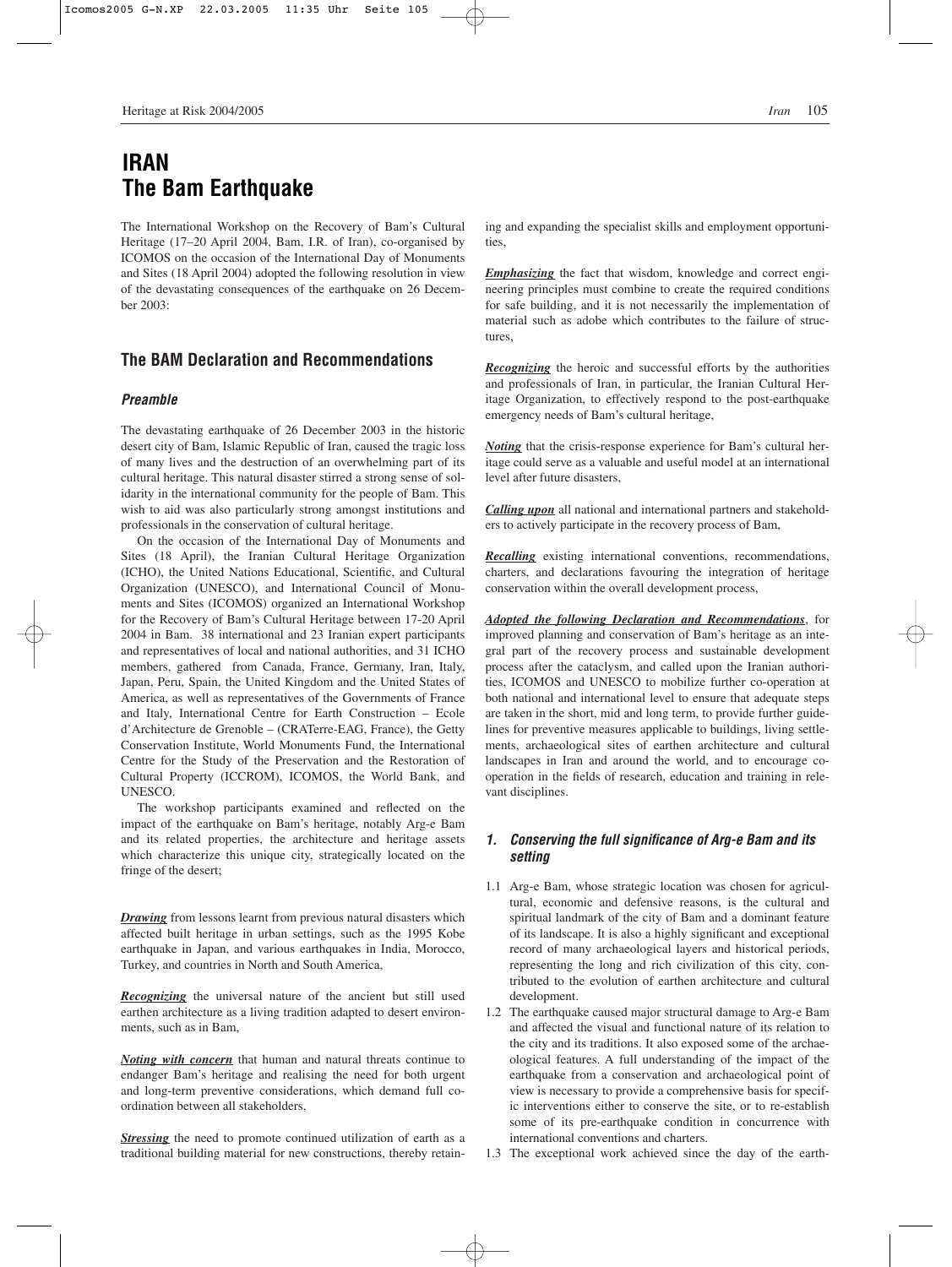quake by ICHO has taken into account the complex character of Bam's heritage, including the spiritual role of Arg-e Bam and its related properties in the life of the citizens of Bam. In particular, the Workshop participants took note of the rapid establishment of the access path within Arg-e Bam, which was planned with care and sensitivity, and of the other related facilities and safety measures.

- 1.4 The conservation and protection of Arg-e Bam requires a balanced approach with reference to scientific and cultural data to understand its place in the living culture and its contribution to the specific identity of Bam and the nature of its archaeological site. In this sense, archaeological research work and conservation should be considered as concurrent and complementary activities to be carried out on the property.
- 1.5 The significance of Arg-e Bam and its related properties, and the consequences of the earthquake both call for the establishment of a permanent centre dedicated to research and conservation. The elaboration of long term conservation strategies and time-restricted comprehensive management plans will contribute to the protection of Arg-e Bam, which the Government of Iran is presently proposing to be recognized as World Heritage property.

#### *2. Conserving the character and the heritage of the city and landscape*

- 2.1. The diverse tangible and intangible heritage resources of Bam express values associated with the long and complex history of the city. The heritage of Bam and its surrounding area are a cultural landscape composed of the desert environment, ingenious water use, management and distribution systems, (e.g. Qanats), agricultural land use, gardens, and built environment.
- 2.2. In the urgent recovery process of Bam city, the cultural, social, economic, and physical aspects must be addressed simultaneously with the conservation of Arg-e Bam. The absence of detailed and in-depth studies of the various cultural, social-economic and physical aspects of the city should not prevent recovery actions from taking place. Nevertheless they should be planned and implemented in a sensitive manner, in constant consultation with the heritage managers. Meanwhile, mid to long term planning and implementation to conserve the heritage of Bam, its character and cultural landscape should be undertaken. As part of this effort, an inventory of buildings, building elements and landscape features, should be prepared. All these efforts will provide information to implement awareness and social programmes for the people of Bam, and develop their understanding and appreciation of their earthen heritage.
- 2.3. Recovery planning and implementation should both refer to and be the subject to an integrated documentation programme. Considering the diversity of Bam's heritage and the challenges to the revitalization of Bam's cultural landscape, the techniques and media used for documentation should be appropriate to the objectives of the specified tasks at hand. All information should be incorporated into the information system of the larger management plan.
- 2.4. The foundation of Bam's strong identity is composed of gardens and plantations, monuments of religious and civil uses, traditional houses, public facilities and water systems, and such features as the walls of different types of earth constructions, for example "chiné", and all the manifestations of

intangible heritage. The conservation, wherever possible, should be preferred and their reconstruction should be seen as a chance to perpetuate the living identity of Bam. Thus, through its urban landscape, there is an opportunity for real improvement in building technologies, and a reduction in vulnerability to natural forces, such as future earthquakes.

#### *3. Integrating heritage in the recovery process and the future development of Bam*

- 3.1. The conservation and revitalization of intangible and tangible heritage of Bam must be integrated within the General Master Plan which should be revised, as well as complementary support programmes and special projects contributing to the recovery process of post-earthquake Bam, in order to ensure that the unique identity and cultural character of Bam are retained and fully contribute to the restoration of the life of its citizens.
- 3.2. The cultural heritage, in particular the site of Arg-e Bam and the overall character of the city also constitute primary but non-renewable resources for the future social and economic development of the city, through tourism and other related activities. As such, their conservation and adequate management, including the perpetuation of skills and traditional know-how are to be considered as resources for the city's future development.
- 3.3. The recent development of tourism and its likely future expansion are not incompatible with the scientific and cultural objectives associated with the conservation and protection of Bam's cultural heritage and should be seen as complementary. While tourism infrastructures should be planned and developed so as to limit or eliminate their potentially negative visual or physical impacts on cultural heritage, the benefits of tourism should be shared with the local economy and contribute to the conservation of the cultural resources. Finally, the interpretation or presentation of the sites should include reference to the earthquake and its consequences for the local population.

#### *4. Preserving and enriching the tradition of earthen architecture*

- 4.1. The impact of the earthquake on the built heritage of Bam and its infrastructures demonstrated that it was the lack of quality of construction and engineering of the buildings that was the main cause of damage rather than the construction materials themselves. This also demonstrates the need to document and understand building and material performance properly. This is particularly important in the development of seismic earthen architecture technology for future use in Bam and elsewhere in Iran.
- 4.2. It is important to upgrade the social image of vernacular architecture among the local people, without which this kind of architecture will be inevitably lost due to the loss of the relevant traditional skills and know-how.

#### *5. Protecting and preventing damage to earthen heritage in seismic areas*

5.1. The collapse of structures and the debris resulting from earthquakes are serious risks to human life and to cultural heritage.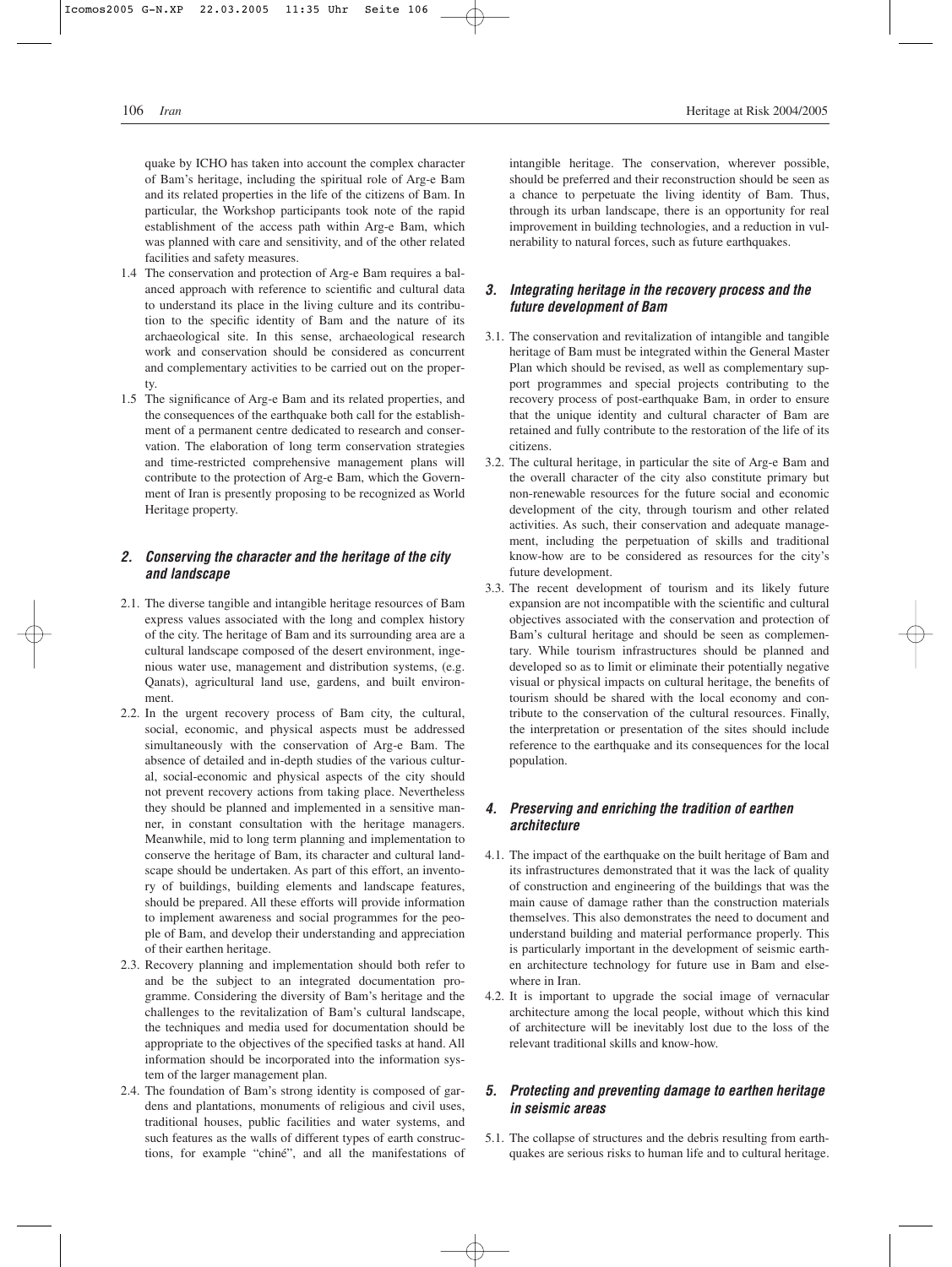## Heritage at Risk 2004/2005 *Iran* 107



 $\oplus$ 

Bam before the earthquake



The Citadel at Bam after the earthquake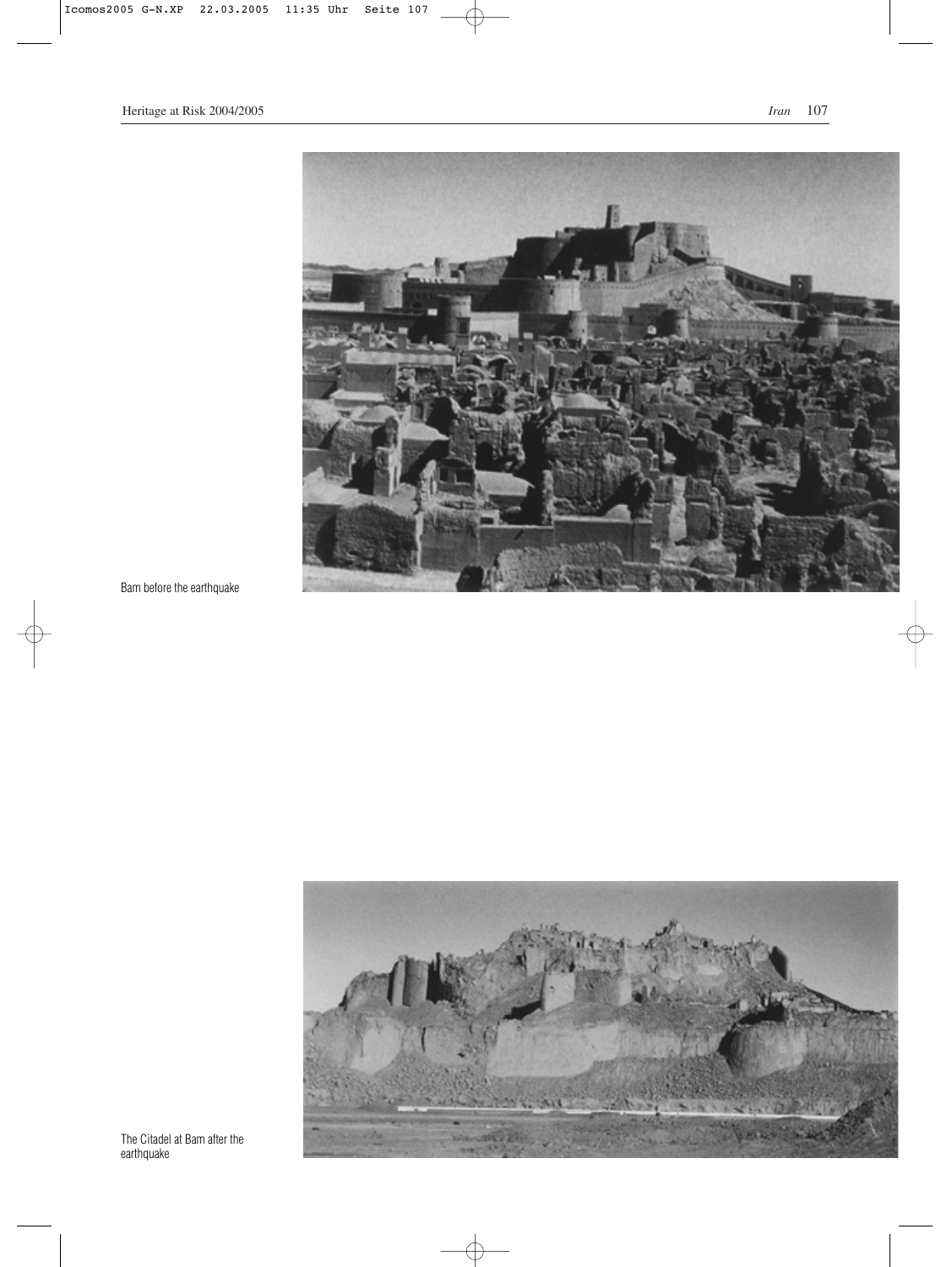It is now recognized that protection against such cataclysms must be considered both for historic and contemporary structures. In light of this, it should be the practice in heritage environments to go beyond the confines of standard presentday engineering analysis and design techniques. This should include a full understanding and possible use of the earthquake performance characteristics of traditional anti-seismic construction practices of the regions and nations involved.

5.2. To facilitate the protection and prevention of damage to earthen heritage, it is essential to:

a. Increase understanding of the complete behaviour and performance of the earth material, structure, and construction in seismic areas;

b. Document the traditional cultures and architectures where earth is the principle building material, paying special attention to their specific responses and relationships to the needs of the inhabitants, and environments;

c. Document the different types of existing earthen materials and building systems, to understand and develop a glossary for the processes of decay;

d. Maintain and monitor all types of earthen structures;

e. Ensure that a full understanding and appreciation of earthen architecture, building materials and structures is integrated into the documentation used by all involved in conservation activities.

#### *6. Sustaining co-operation to realize the conservation goals*

- 6.1. The diversity of cultural, scientific, educational and management issues of Bam and the effects of the earthquake call for sustained co-operation at different levels, the sharing of concerns and knowledge in order to increase the capacity required for the realisation of specific projects.
- 6.2. At the local level, the recovery of Bam's cultural heritage requires the development of an integrated approach that is transparent and open towards the population. Basing itself on information and the processes of education, consultation, and participation, this approach should take into account the perspective of the local population, acknowledging the specific responsibilities of the institutions and professionals entrusted with the care, maintenance and accessibility of Arg-e Bam and other elements of Bam's cultural heritage.
- 6.3. Co-operation among governmental and non-governmental institutions and associations, at the national and international levels is essential to carry on specific tasks, such as the development of a comprehensive information system. Moreover, an interdisciplinary approach is necessary to address the various scientific, educational and conservation needs of Bam's cultural heritage. The setting up of appropriate tools and mechanisms to facilitate and sustain such national and international co-operation is required and must be implemented.
- 6.4. Co-operation must be developed with other organizations, especially those usually involved in restoration, archaeology and conservation of heritage, as well as those working in the fields of urban planning, housing, tourism and funding activities.

#### *7. Recommendations*

7.1. Recommendations for immediate action: a. Document, identify and analyse initial risks and implement emergency stabilisation treatments.

b. Secure and stabilise the parts of Arg-e Bam which are vulnerable to aftershocks.

c. Provide adequate, sensitively designed and safe access to conservation professionals, the general public, and to the citizens of Bam who will continue to utilize the Arg-e Bam for traditional and religious activities.

7.2. Recommendations for short-term actions (2004–2005):

a. Define criteria and procedures for managing debris, taking into full consideration, on a case by case basis, the structural implications any interventions may cause on the heritage resources.

b. Continue with rigour the consultation process between ICHO and the relevant authorities in ensuring that the Master Plan for the Reconstruction of Bam City respects the heritage areas of Bam, as defined within the core and buffer zones, which are being proposed for World Heritage inscription. In addition, the panoramic views and cultural landscape surrounding Arg-e Bam and its related properties must be taken into account within the Master Plan.

c. Strengthen and continue the comprehensive management planning process in a short to medium time frame, for Arg-e Bam and its surrounding areas.

d. Develop plans for visitor access and orientation, including exhibition of pre and post-earthquake events and heritage assets.

7.3. Recommendations for mid-term actions (2004–2010):

a. Develop and implement a site management plan for Arg-e Bam and its surrounding areas. The plan must address and establish policies for conservation, archaeological researches, rehabilitation, cultural landscape protection, site interpretation, access, circulation and safety. Furthermore, the plan should guarantee compatibility with the General Master Plan being developed for Bam's reconstruction.

b. Develop a conservation programme, which includes a comprehensive analysis resulting in interventions based on the identification of the complete range of values in accordance with international charters.

c. Implement an open information management system to ensure access to information and to prevent wastes of effort. To this end, standard criteria for data collection, classification and entry must be established. These standards must take into consideration the needs of multiple disciplines.

7.4. Recommendations for long-term actions (2004–2015):

a. Assess the objectives of the site management plan of Arg-e Bam, the effectiveness of the policies within the management plan, and the compatibility with the expected outcomes from the General Master Plan.

b. Conduct scientific investigations to address issues related to the long term conservation of earthen architecture in Arg-e Bam. This could contribute, in a broader national and international context, to the development of adapted use of earthen architecture techniques for seismic areas and for contemporary needs.

#### *8. Sustaining the momentum and focus to implement the present Declaration and Recommendations*

8.1. Establish a permanent research centre for Arg-e Bam in particular, and on earthen architecture in general, which may also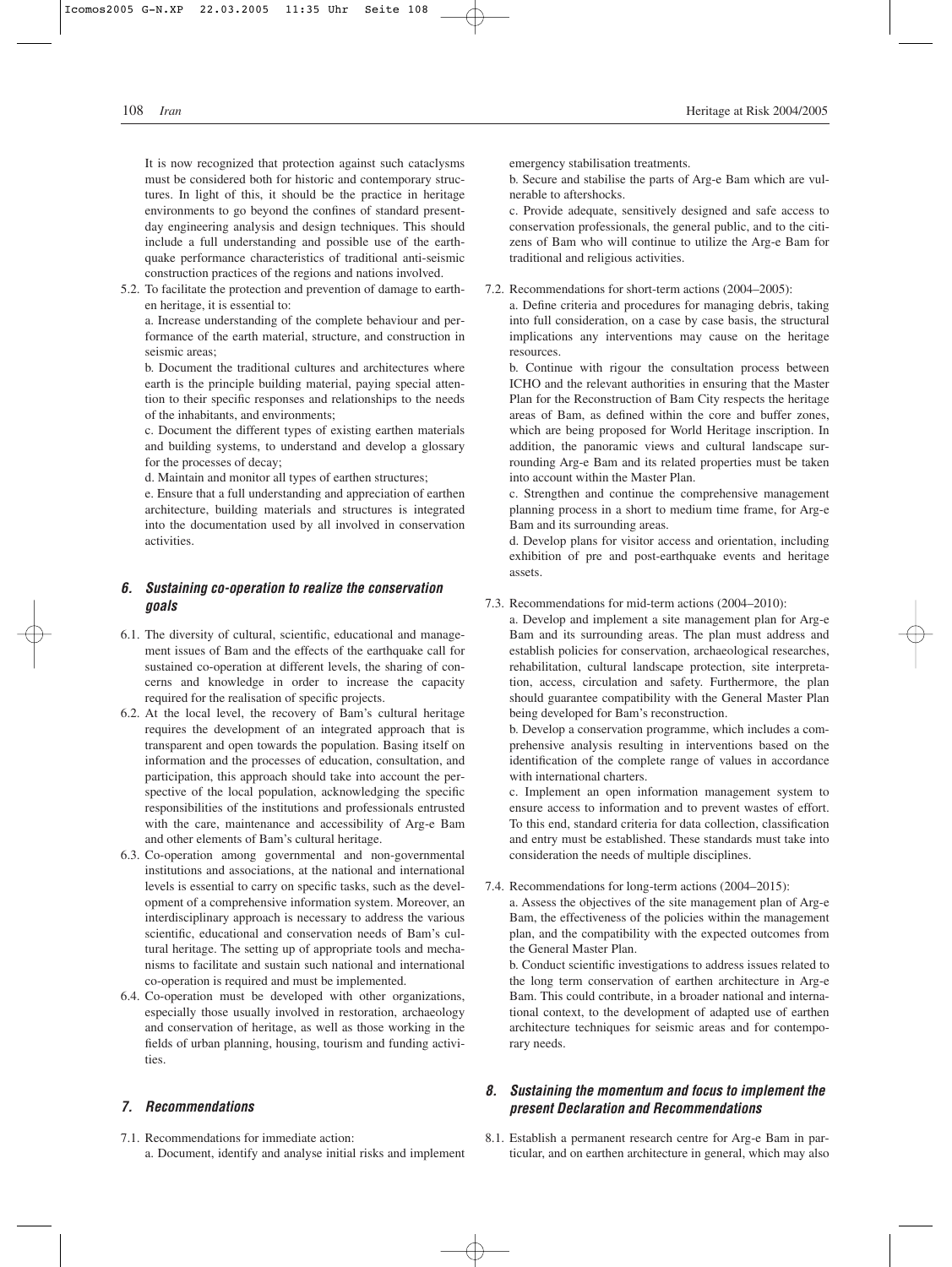

Bam, damages caused by the earthquake